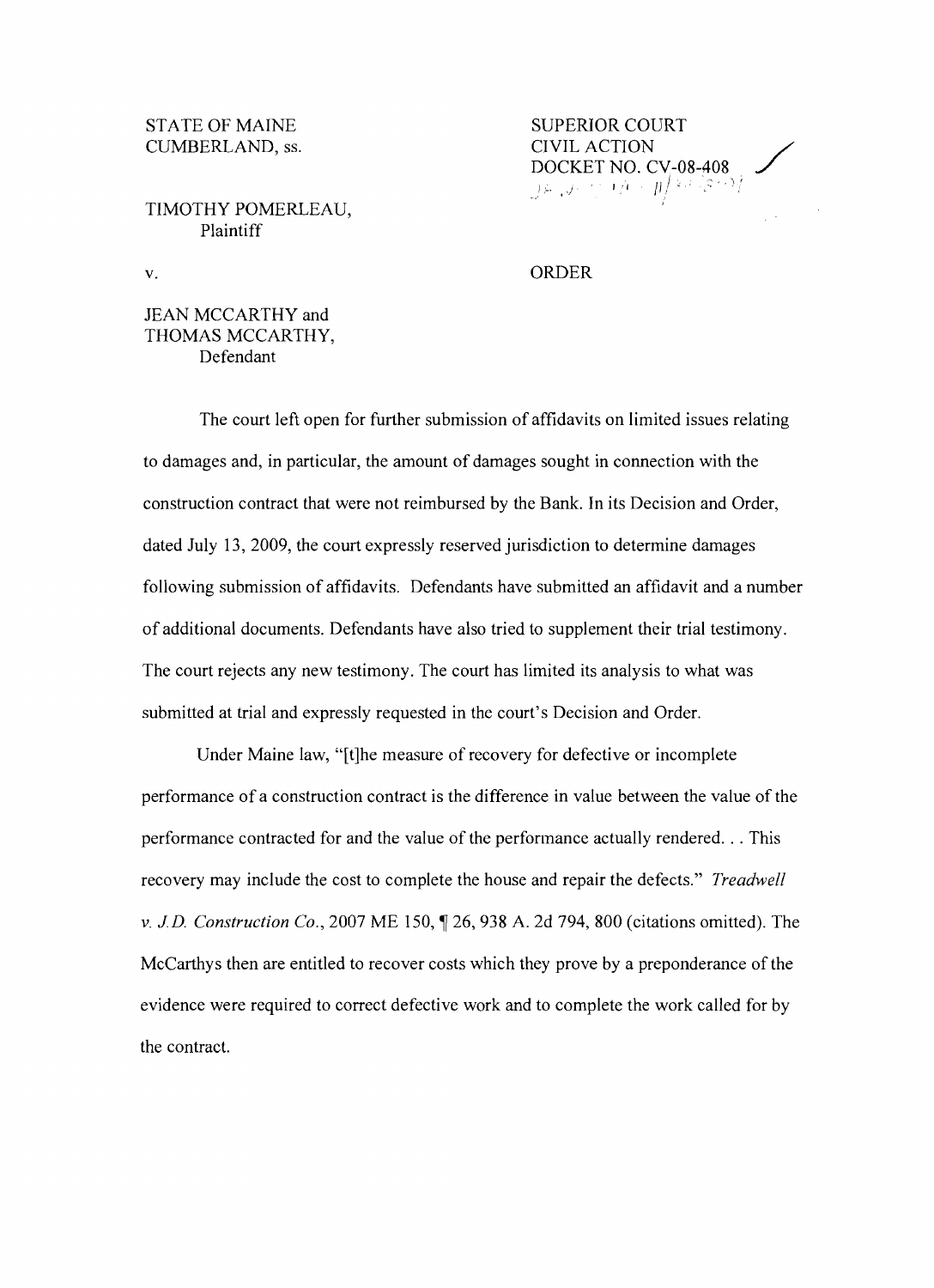Here the defendants entered into a home construction contract with the plaintiff contractor for \$830,255 plus an additional \$27,500 for road improvement. At the time the contractor abandoned the project, the Bank had advanced \$609,000 from the construction loan to the contractor. Ultimately, the Bank expended \$773, 703.64 of the total \$847,763.78 in construction loan funds and dispersed to the defendants \$85,460.46 of the remaining construction loan funds.

The difficulty the McCarthys have in establishing their damages is that the construction contract does not spell out what will be provided, including the quality and grade of items. The defendants failed to introduce at trial any exhibits that may have provided further details of the contract. The McCarthys submitted additional expenses of \$202,947 and additional labor of \$85,460; however, it is impossible to determine whether these additional expenses were anticipated by the construction contract and constitute costs to complete the work called for by the contract. Plaintiffs carry the burden of proof on damages and having failed to meet that burden, they are not entitled to all the costs they believe were caused by defendant's breach of the contract.

The defendants proved by a preponderance of the evidence that they expended \$88,875 to complete the work in accordance with the contract, they expended \$6,512.86 with regard to obtaining lien waivers, and they will expend an additional \$51,000 to complete the second garage called for in the contract, for a total of \$146,387.86 in damages. The court will not subtract from this amount the \$85,460.46 that was disbursed to the defendants from the remaining construction loan funds because the court finds that it is more likely than not that these funds covered either costs of completion of work in accordance with the construction contract or costs to correct defective work.

2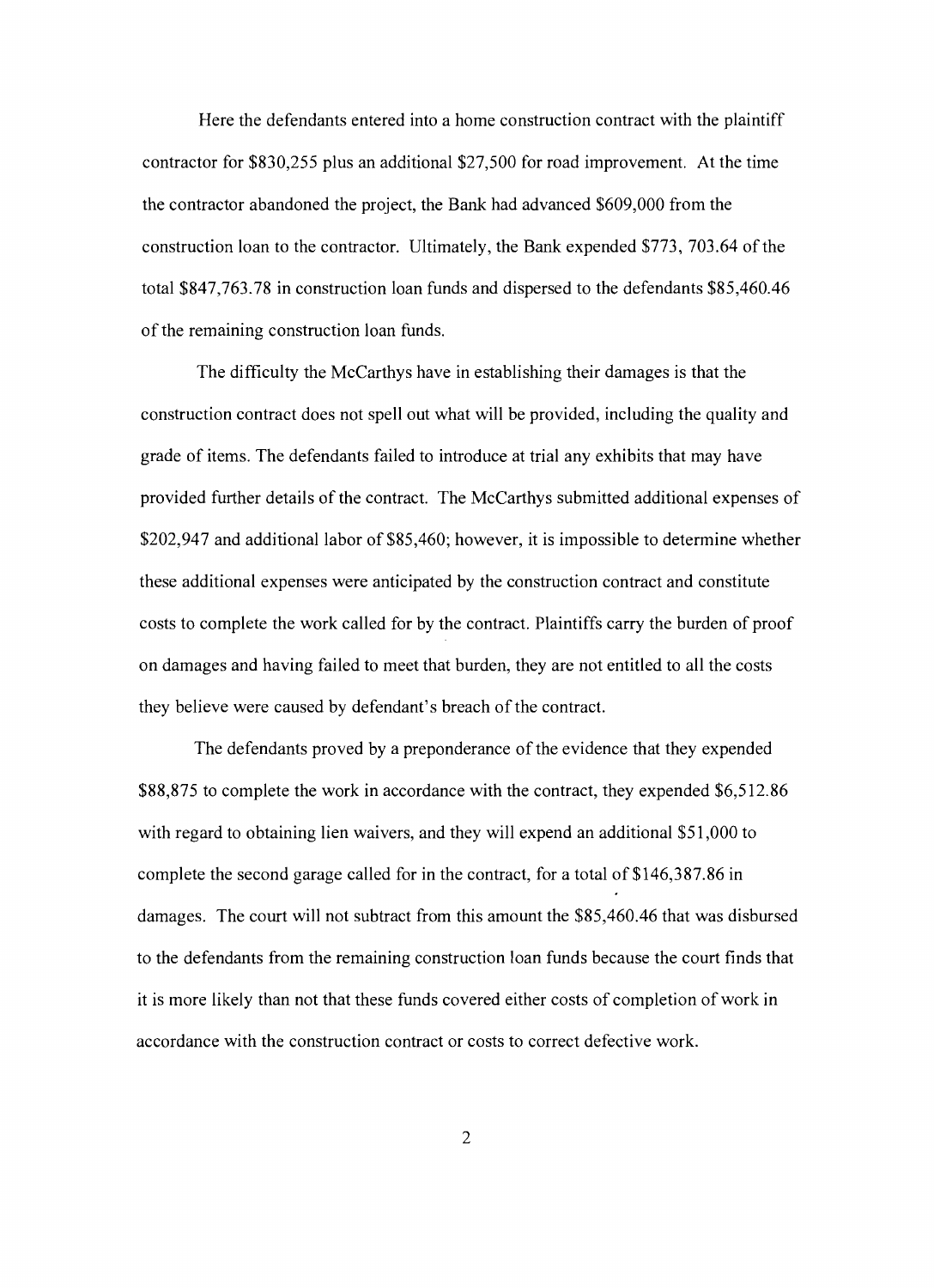The entry is:

Judgment for the defendants/counterclaimants in the amount of \$146,387.86, together with interest and reasonable attorneys fees in the amount of \$28,825.50 and costs totaling \$1,425.44.

Date: November 24, 2009

Le A. Wheeler, Justice

 $\bar{\mathcal{A}}$